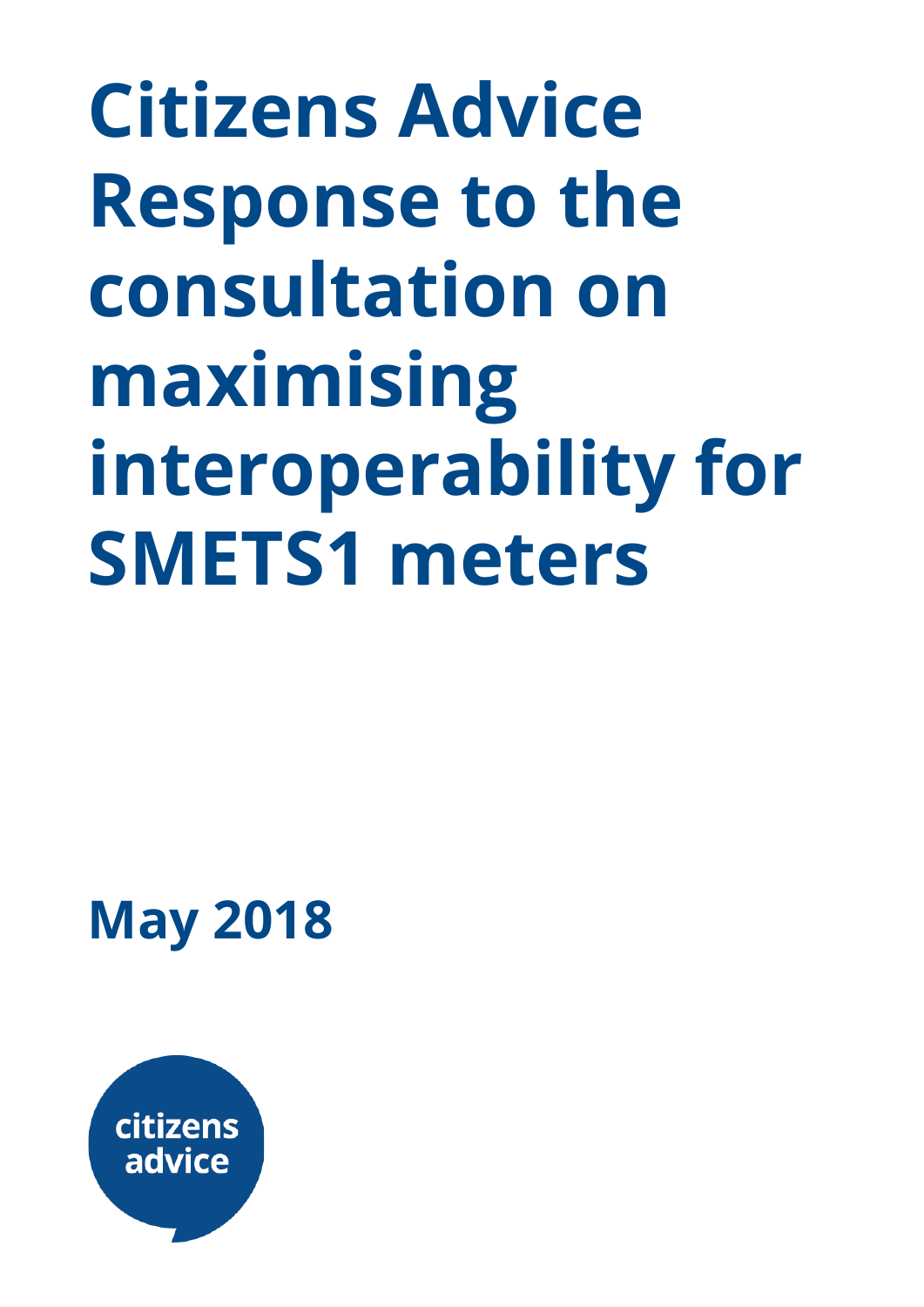## **About Citizens Advice**

The Citizens Advice service provides free, independent, confidential and impartial advice to everyone on their rights and responsibilities. It values diversity, promotes equality and challenges discrimination.

On 1 April 2014, the Citizens Advice service took on the powers of Consumer Futures to become the statutory representative for energy consumers across Great Britain. The service aims:

- $\bullet$  to provide the advice people need for the problems they face
- to improve the policies and practices that affect people's lives.

The Citizens Advice service is a network of nearly 300 independent advice centres that provide free, impartial advice from more than 2,900 locations in England and Wales, including GPs' surgeries, hospitals, community centres, county courts and magistrates courts, and mobile services both in rural areas and to serve particular dispersed groups.

In 2017, Citizens Advice Service helped fix 163,000 energy problems through our local network and 61,000 through our Consumer Service Helpline. Our Extra Help Unit specialist case handling unit resolved 8,367 cases on behalf of consumers in vulnerable circumstances, and their Ask the Adviser telephone service handled 2,593 calls from other advice providers in need of specialist energy advice.

Since April 2012 we have also operated the Citizens Advice Consumer Service, formerly run as Consumer Direct by the Office for Fair Trading (OFT). This telephone helpline covers Great Britain and provides free, confidential and impartial advice on all consumer issues.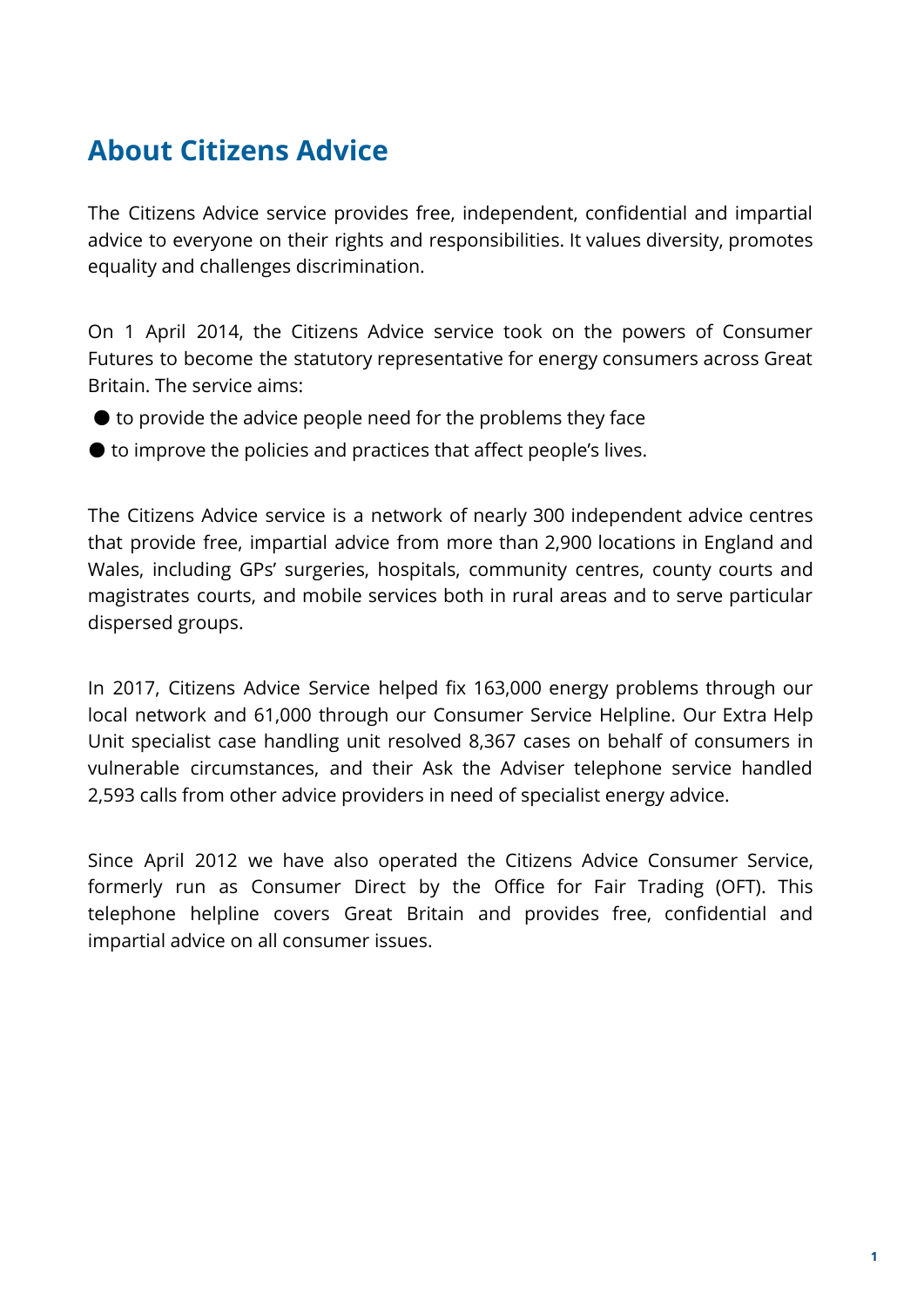## **Response**

## Introduction

All consumers should be able to switch energy suppliers and retain the 'smart' functionality of their meter. The solution suggested in the consultation could ensure this and we welcome the steps being taken. However, it is our view that the programme could benefit from more transparency, going forwards, including better information on costs, reasonable timeframes and customer impact.

We recognise there are ongoing conversations about some meter cohorts and whether they will be enrolled. The impact of these conversations and any delays in agreement should be clearly explained.

Question 1: Do you agree with the proposal that suppliers should be required to take all reasonable steps to enrol eligible SMETS1 meters in the DCC, or replace with SMETS2, within a specified timeframe?

On principle, we agree that suppliers should take all reasonable steps to enrol eligible SMETS1 meters into the DCC, or replace with SMETS2 meters. This will ensure interoperability. As the energy market develops, retaining smart meter functionality will be increasingly important to access new offers and services.

We are supportive of suppliers enrolling meters as quickly as possible and a specified time frame could help focus minds.

Our concern would be where a time frame does not reflect DCC capabilities or the supplier's capacity to resolve problems, if they emerge. Where these capabilities fall short, it could lead to high levels of replacement installations. This could be costly and inconvenient for the customer.

It therefore makes sense that a significant technical milestone should be reached before the timeframe begins, after which, we would expect enrolment at scale. There should be reasonable incentives for DCC and industry to reach this milestone. We would also encourage transparency and oversight over the technical processes to fully understand any potential impact.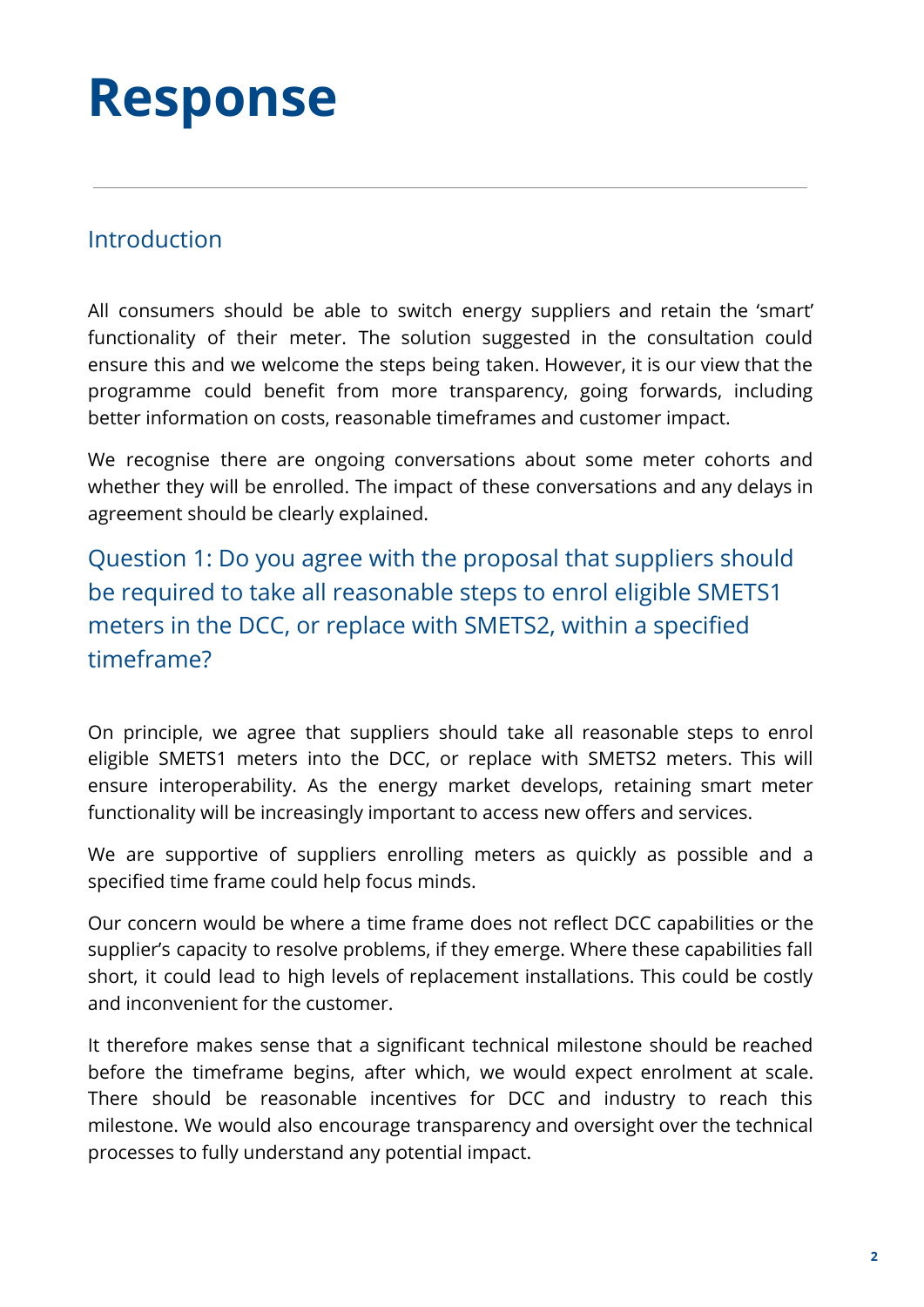Question 2: Do you agree with the proposal that suppliers should have six months from the point at which a SMETS1 meter can be enrolled to either enrol it or replace with a SMETS2 meter? Please provide evidence for any differing views on window length.

Citizens Advice does not have a view on how long the specified timeframe should be. We would expect a timeframe to be useful though, as a staggered enrolment could ensure a suitable migration rate.

We would welcome more detail on the rationale for the six month timeframe that the government has proposed and question whether timeframes would need to reflect the size of the cohort.

In light of the delays the smart meter roll-out has experienced, it would also be useful to ensure that there is clarity and scrutiny of the proposed time frame. It is important that the government ensures incentives and penalties for enrolment are clearly agreed by all parties.

Question 3: Do you agree with the proposal that where a supplier gains a SMETS1 meter that can be enrolled but is unenrolled, it should either enrol it or replace with a SMETS2 meter within six months of the point at which it gains the meter?

Yes, on principle, we agree with this proposal and believe that the meter should either be enrolled or replaced by the specified timeframe the original supplier was given. This provides clarity to industry on the expectations of interoperability.

Citizens Advice encourages suppliers to enrol meters into the DCC as a first resort, where it is cost effective to do so to limit the disruption faced by consumers.

Question 4: Do you agree with our current expectation that energy suppliers would consider enrolment of eligible SMETS1 meters to be more desirable than replacing them with SMETS2? If you do not share this view please provide evidence to support your response.

It is also our expectation that most large and some medium energy suppliers will consider enrolment of eligible SMETS1 meters to be more desirable than replacement. However, the resource requirement of the process may discourage some small suppliers. Our conversations with industry also indicate the cost of deemed meter rentals may incentivise some suppliers to replace SMETS1 meters